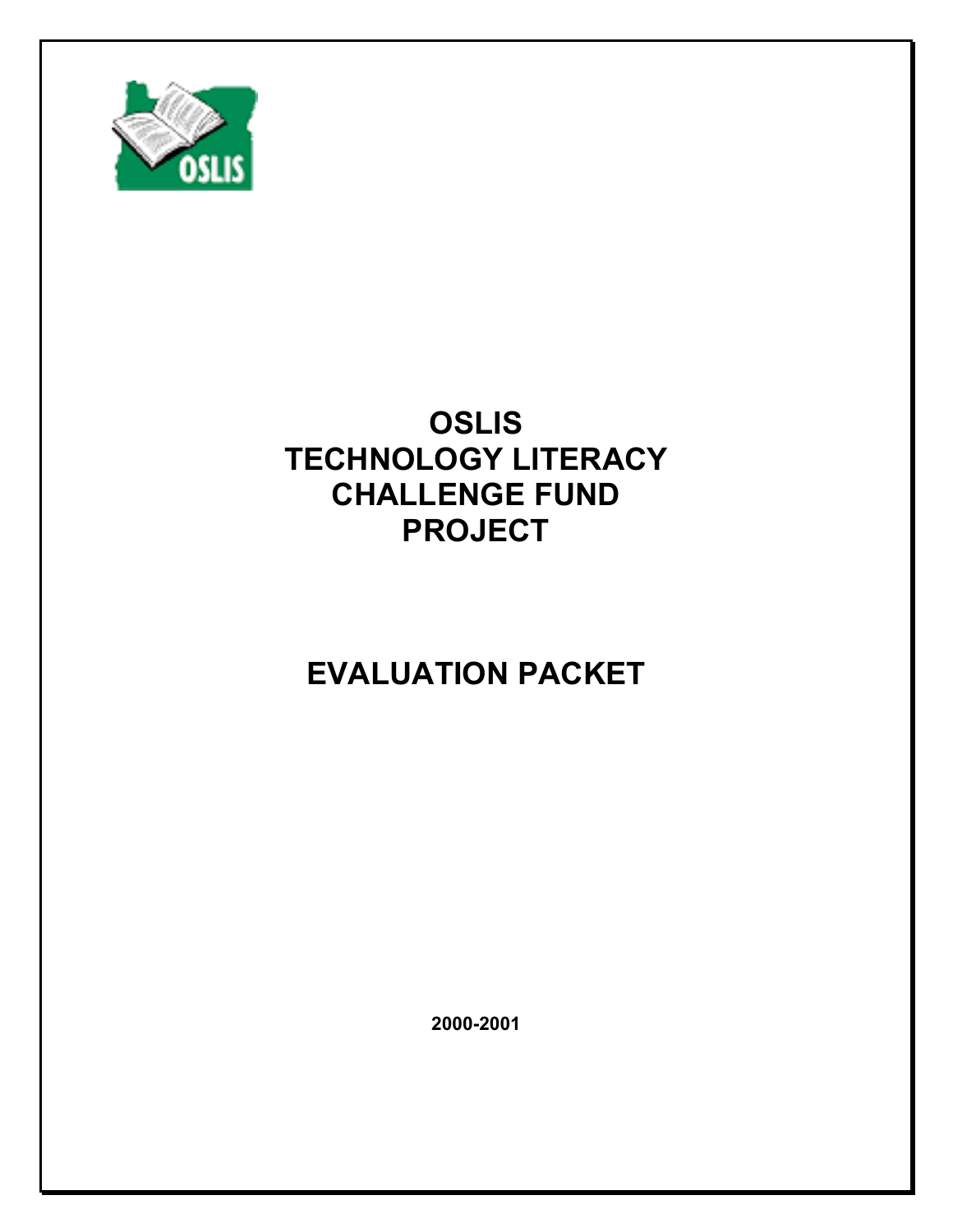#### **INTRODUCTION TO THE EVALUATION OF THE OSLIS TECHNOLOGY LITERACY CHALLENGE FUND PROJECT**

This project is designed to provide high quality continuing professional development (CPD) activities that will lead to both changes in practices and eventually student performance.

To document our success we will employ a five-level evaluation framework tied to project objectives and implementation. Specifically we want to determine whether:

- 1. **CPD activities are adequate and appropriate**. A description of the project CPD activities will be developed to ensure continued appropriateness of content, format, participants, and equity of opportunity;
- 2. **Participants are satisfied with the content, format, quality, and likely impact of the CPD activities**. Participants will fill out a survey at the end of each CPD activity. Results will be analyzed and used to modify future activities **(OSLIS FORM # 6)**;
- 3. **Participants gain valuable and usable knowledge and skills**. Content-specific goals and objectives for each CPD activity will be developed. These will be assessed during, and at the end of, each session. Results will be analyzed and used to modify future activities **(OSLIS FORM #6)**;
- 4. **Participants implement the knowledge and skills they acquire through the CPD sessions.** Surveys will be administered to participants asking what they are doing differently as a result of training, what challenges they face, and what additional knowledge or skills they need. These surveys will collected on a schedule that will be useful for planning subsequent training sessions **(OSLIS FORM #7)**;
- 5. **Student performance improves on assignments and projects making use of information-literacy skills.** Current versions of state assessments - both the multiple-choice, and performance assessments in writing and mathematics problem solving - do not directly measure information-literacy knowledge or skills. Instead, impact on student learning through OSLIS will most directly be seen in the quality of student work both on school projects and the samples of student work collected to demonstrate CIM, CAM, and/or PASS proficiency. A teacher survey will be used to address the following questions related to student performance on teacher assignments and projects: 1) Were the "online" products available through OSLIS informative and user friendly? 2) Did lower-performing students have success in completing this project? 3) Were all students successful in completing this project? 4) Did students find *more* information related to their projects than in past years? 5) Was the information students found *more relevant* to their projects than in past years? 6) Overall, have students experienced greater success in locating information than in past years? 7) Overall, is the quality of work by students on this project better than it has been in past years? **(OSLIS FORM #8)**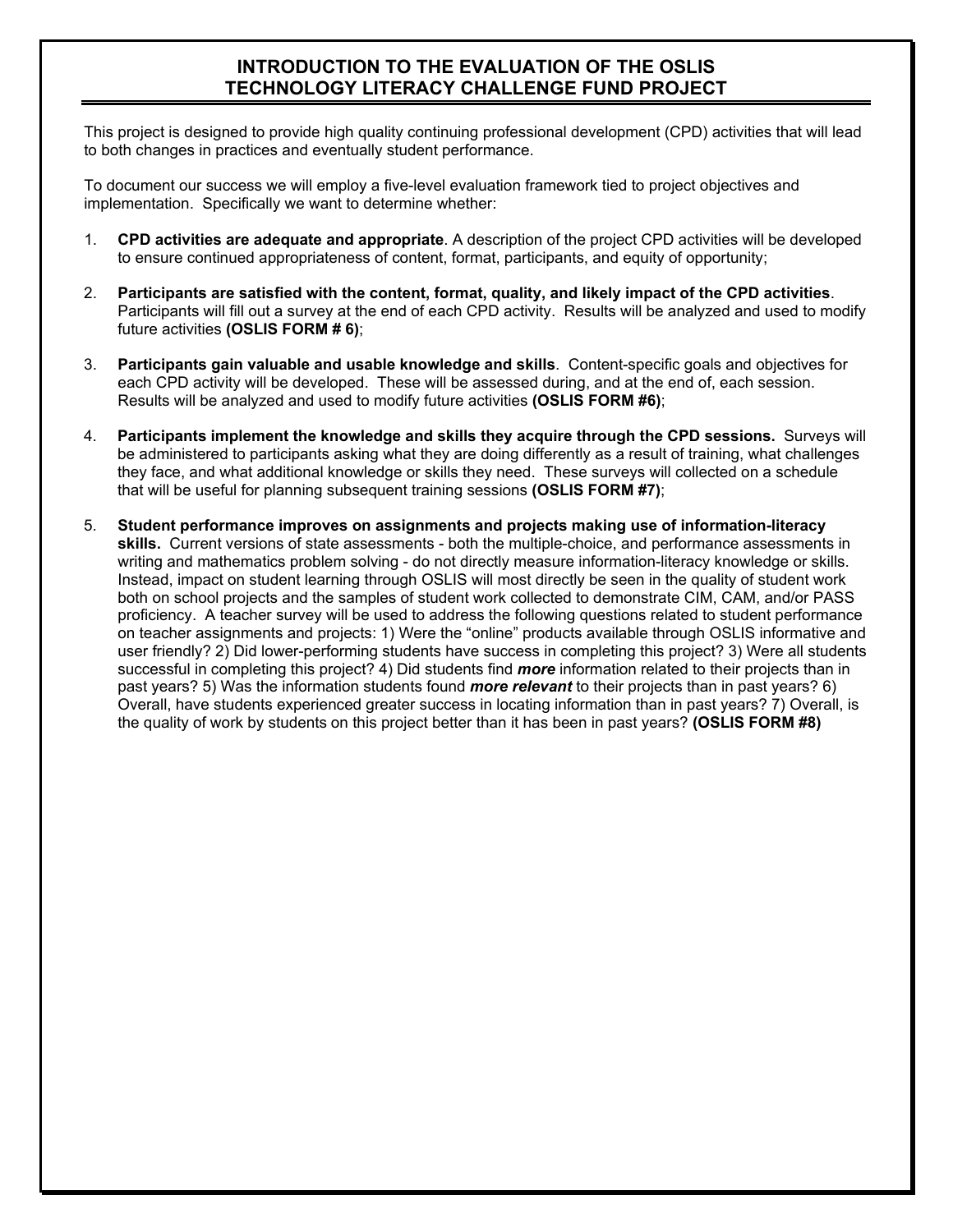#### **SCHEDULE OF EVALUATION ACTIVITIES**

| <b>Level of Evaluation</b>                       |                                                                                                           | <b>Time Line</b>                                                                                         |                                                                                                                            |                                                                                                                       |  |
|--------------------------------------------------|-----------------------------------------------------------------------------------------------------------|----------------------------------------------------------------------------------------------------------|----------------------------------------------------------------------------------------------------------------------------|-----------------------------------------------------------------------------------------------------------------------|--|
|                                                  | <b>Summer, 2000</b>                                                                                       | <b>Winter, 2001</b><br><b>Fall, 2000</b>                                                                 |                                                                                                                            |                                                                                                                       |  |
| <b>Level 1. Description</b>                      |                                                                                                           |                                                                                                          |                                                                                                                            |                                                                                                                       |  |
| Level 2. Satisfaction                            | Fill out and return the OSLIS<br><b>TRAINING EVALUATION</b><br><b>FORM #6</b> at the training<br>session. |                                                                                                          |                                                                                                                            |                                                                                                                       |  |
| Level 3. Knowledge & Skill<br><b>Acquisition</b> | Fill out and return the OSLIS<br><b>TRAINING EVALUATION</b><br><b>FORM #6</b> at the training<br>session. |                                                                                                          |                                                                                                                            |                                                                                                                       |  |
| Level 4. Knowledge & Skill<br>Implementation     |                                                                                                           | Fill out and return the OSLIS<br><b>IMPACT EVALUATION</b><br><b>FORM #7</b> before December<br>15, 2000. |                                                                                                                            | Fill out and return the OSLIS<br><b>IMPACT EVALUATION</b><br><b>FORM #7</b> before May 15,<br>2001.                   |  |
| <b>Level 5. Student Change</b>                   |                                                                                                           |                                                                                                          | Administer, collect, & return<br>the TEACHER<br><b>SATISFACTION FORM #8 by</b><br>the end of the 1 <sup>st</sup> semester. | Administer, collect, & return<br>the <b>TEACHER</b><br><b>SATISFACTION FORM #8 by</b><br>the end of the 2nd semester. |  |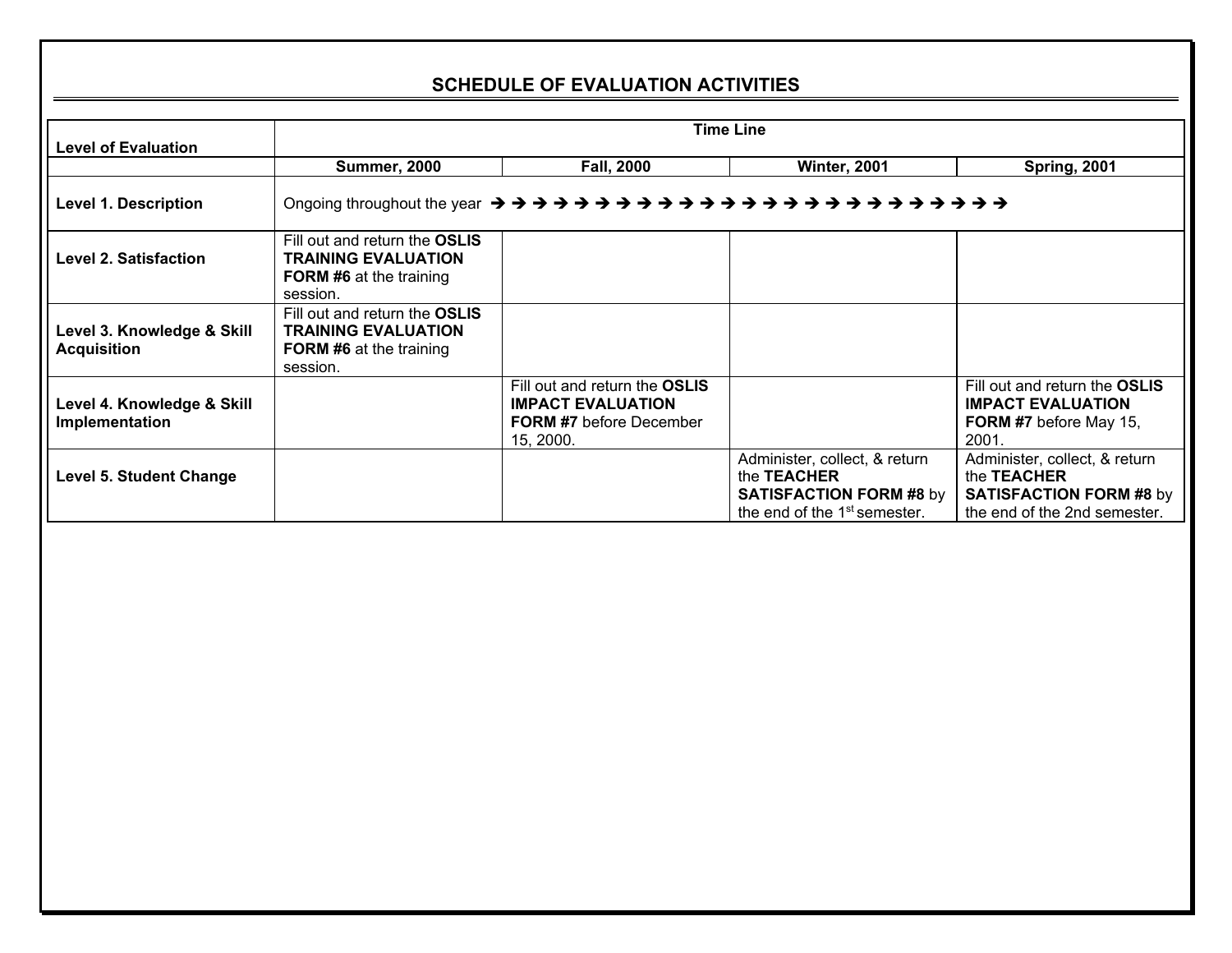## **DIRECTIONS FOR USING OSLIS EVALUATION FORMS**

Step-by-step directions for the various evaluation forms to be used in the TLCF project are provided below.

All forms will be available online at the OSLIS Secondary Web site (http:/www.oslis.k12.or.us/secondary.html). Click the **LMS Desk** link, and then select **OSLIS Evaluation Tools** and you will find them.

## **OSLIS TRAINING EVALUATION FORM #6**

This form is designed to determine whether or not you were satisfied with the training sessions conducted by the project and whether or not you gained knowledge and skills you think will be useful.

As a "pretest" we will ask you to list the questions you have, or the kinds of knowledge and/or skills you are seeking, in a number of content areas listed in the **left-hand column**. If you do not have any questions in a content area, leave this column blank.

After the session we will ask you to: 1) rate how we did in answering your questions or providing the knowledge and/or skills you sought; 2) list any **additional** questions you might have as a result of the session in each of the content areas; and, 3) tell us how satisfied you were with the session by providing ratings on a number of items.

You will be asked to hand in the completed form at the end of the training session. We will use this information to help design subsequent training sessions to best meet your needs.

### **OSLIS IMPACT EVALUATION FORM #7**

This form is designed to determine whether or not you were able to actually use any ideas, strategies, skills, etc. that were shared at the training sessions with students and/or teachers in your building(s).

This form is to be used **after** you have provided orientation and training for teachers and students in your building on using the OSLIS site and online materials.

First, circle the ratings that best describe your level of agreement with each of the four statements on the first page.

Second, provide short answers to each of the six open-ended questions.

Third, **mail**, **fax**, or **e-mail** the completed form no later than December 15, 2000, to: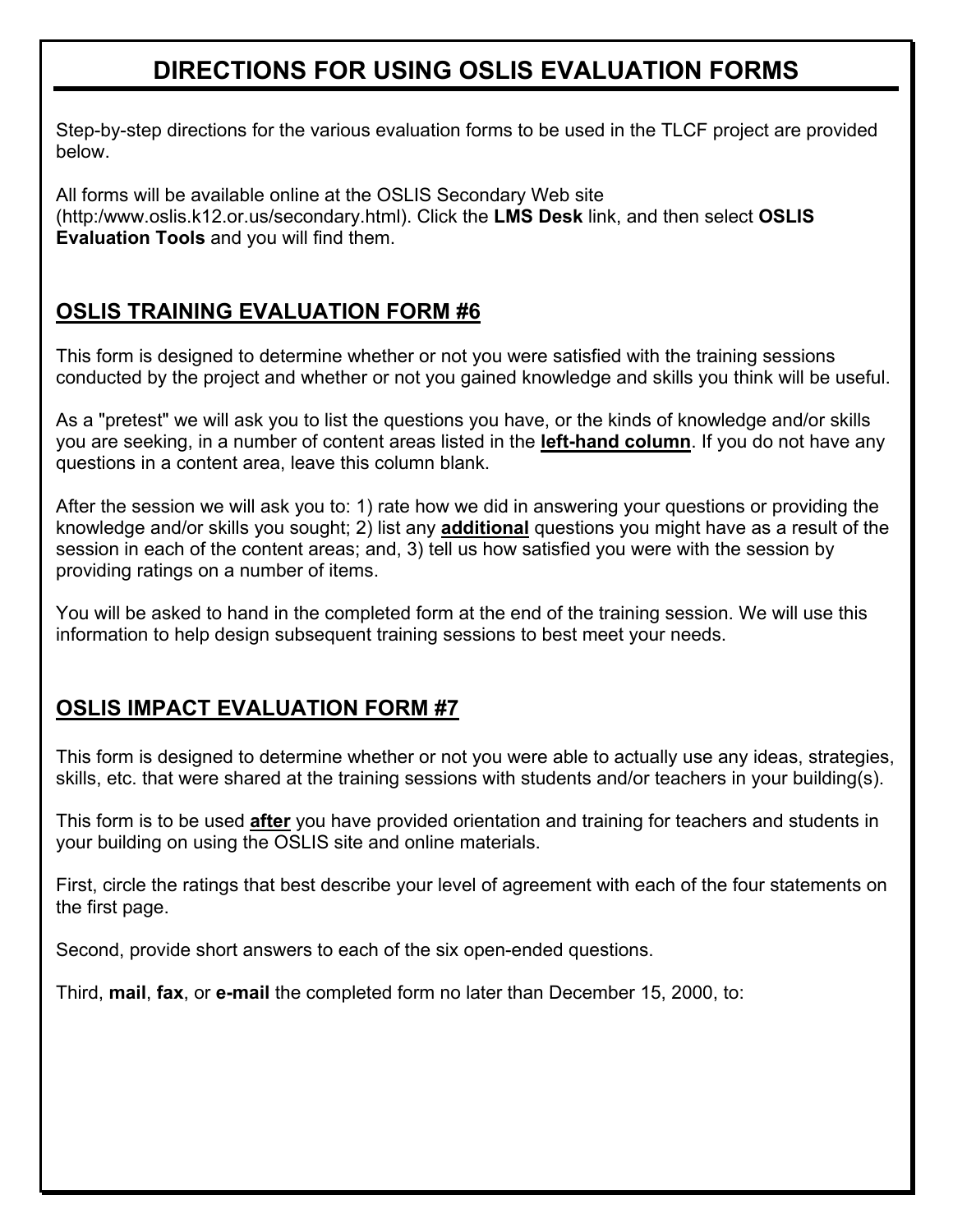Mark Schalock Teaching Research Division Western Oregon University 345 N Monmouth Ave. Monmouth, OR 97361 phone:  $(503)$  838-8777; e-mail:  $\frac{\text{schalom}(\partial x) \text{vol.edu}}{\text{schalom}(\partial y) \text{vol.edu}}$ ; fax:  $(503)$  838-8150

Fourth, **mail**, **fax**, or **e-mail** a second completed form no later than May 15, 2001, to reflect the ongoing mentor sessions and outcomes.

#### **OSLIS TEACHER SATISFACTION FORM #8**

This form is designed to determine what difference training on (and access to) OSLIS materials has made in the quality of student work.

After a major student project that has made use of OSLIS resources has been completed, please ask your selected teachers to fill out the survey and return it to you.

We would suggest you identify 3-5 teachers you feel comfortable working with to collect this information. We would like to gather 3-5 completed surveys from **each** school **each** semester.

At the end of the first semester (and again at the end of the year) please mail or fax the completed surveys to:

Mark Schalock Teaching Research Division Western Oregon University 345 N Monmouth Ave. Monmouth, OR 97361 phone: (503) 838-8777 e-mail: [schalom@wou.edu](mailto:schalom@wou.edu) fax: (503) 838-8150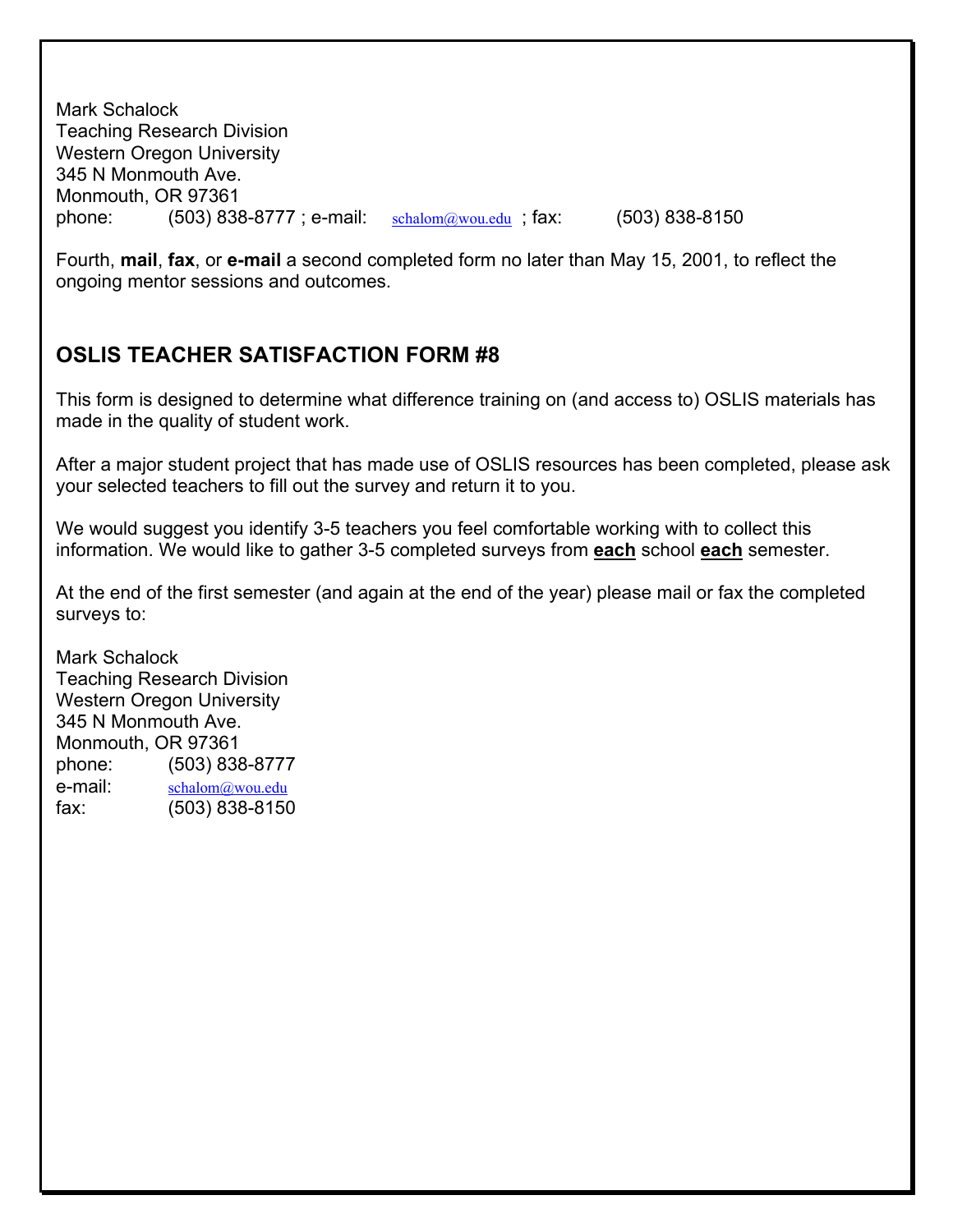## **OSLIS IMPACT[1](#page-5-0) EVALUATION FORM #7**

**Name:** The contribution of the contribution of the contribution of  $\mathsf{Date}$ :  $\mathsf{School}$ : **Training/Orientation Activity:**

**INSTRUCTIONS:** Please fill out this self report on the impact of the training/orientation activity you took part in. Not all activities are likely to lead to an immediate impact, so do not hesitate to say that there has been none to date if that is the case. Also, please answer questions (5) and (6) to the best of your ability. If there are obstacles that do not let you implement what you learned, we need to know about them.

You will need to rate the following four questions on a scale from 1 to 4: 1 (strongly disagree), 2 (disagree), 3 (agree), 4 (strongly agree). Circle your rating. If the question is not applicable, put in (NA). The final six questions require you to write a short response.

|                                                                                                                                    |   |   | Rating       |     |
|------------------------------------------------------------------------------------------------------------------------------------|---|---|--------------|-----|
|                                                                                                                                    | 4 | 3 | $\mathbf{2}$ | N/A |
| At this time, I think the training/orientation provided<br>me with useful information.                                             | 4 | 3 | $\mathbf{2}$ | N/A |
| I have been able to implement strategies that were<br>discussed at the training/orientation.                                       | 4 | 3 | $\mathbf{2}$ | N/A |
| There has been an impact on the teachers I work<br>with as a result of implementing what I learned at<br>the training/orientation. | 4 | 3 | $\mathbf 2$  | N/A |
| There has been an impact on the students I work<br>with as a result of implementing what I learned at<br>the training/orientation. | 4 | 3 | $\mathbf{2}$ | N/A |

#### **1. What are you doing differently as a result of the information you received from the training/orientation?**

⇒ **With Teachers:**

⇒ **With Students:**

<span id="page-5-0"></span><sup>1</sup> Adapted from M. Anketell (1989). Impact Survey. Columbus, OH: Great Lakes Area Regional Center.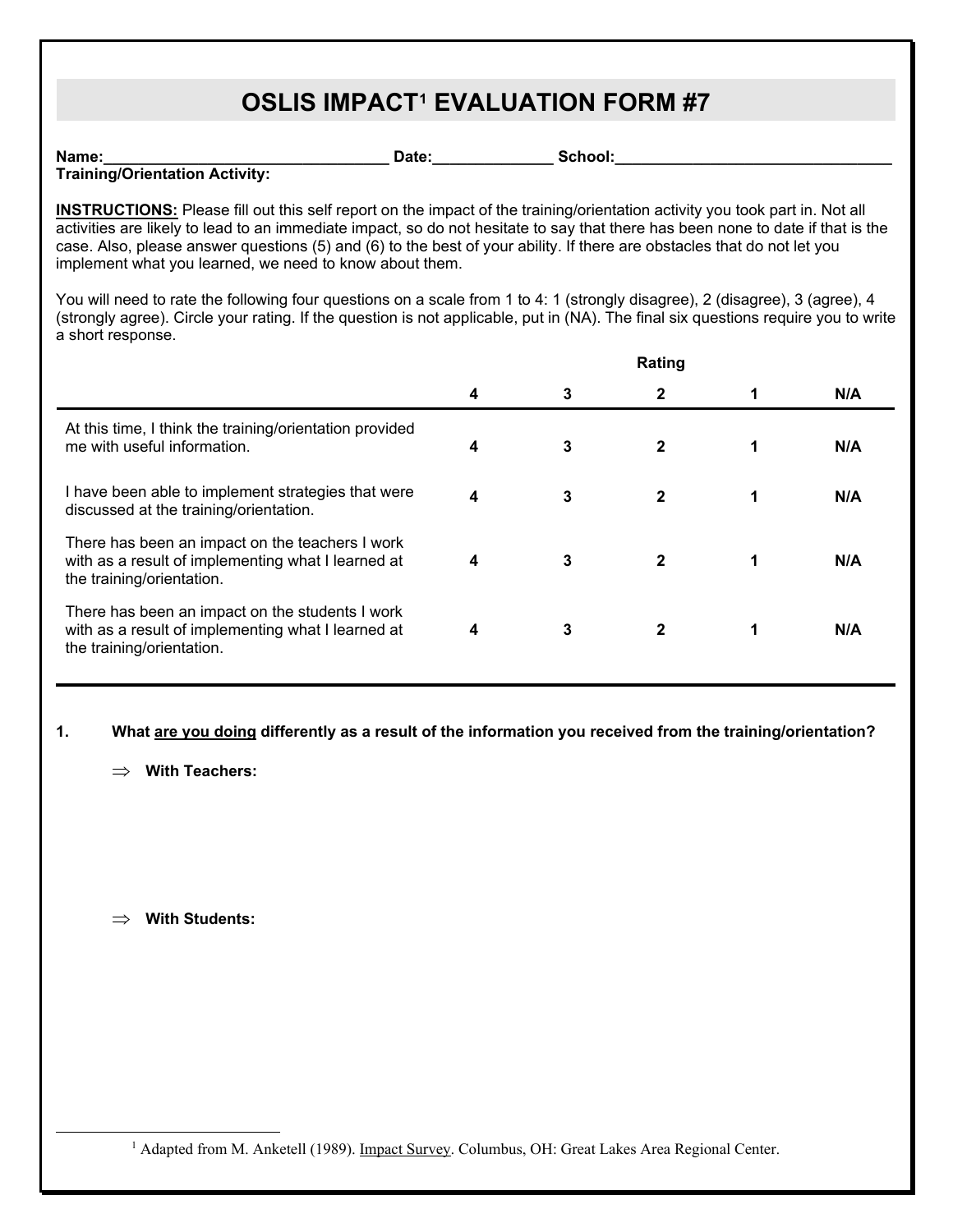| 2. | What are you planning to do differently as a result of the information that you received during the<br>training/orientation? |
|----|------------------------------------------------------------------------------------------------------------------------------|
|    | $\implies$ With Teachers:                                                                                                    |
|    | <b>With Students:</b><br>$\Rightarrow$                                                                                       |
| 3. | What impact have you had on students as a result of implementing what you learned?                                           |
|    |                                                                                                                              |
| 4. | What impact have you had on teachers as a result of implementing what you learned?                                           |
|    |                                                                                                                              |
| 5. | Have there been any problems in implementing strategies or information that you received? (Please<br>describe.)              |
|    |                                                                                                                              |
| 6. | Please describe any additional training needs you (or those you have helped) may have in this area.                          |
|    |                                                                                                                              |
|    | Thank You!                                                                                                                   |